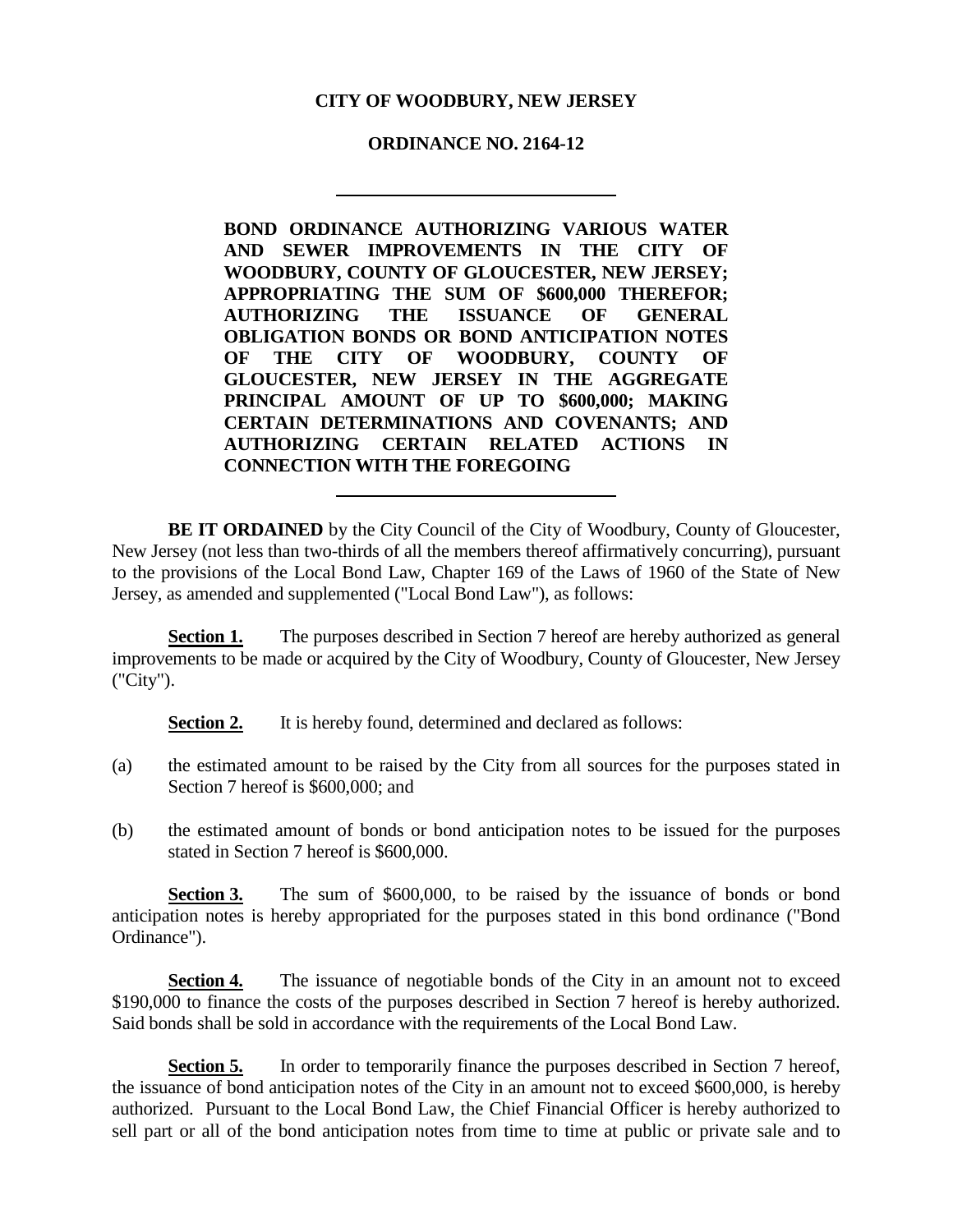deliver the same to the purchasers thereof upon receipt of payment of the purchase price plus accrued interest from their date to delivery thereof. The Chief Financial Officer is hereby directed to report in writing to the governing body at the meeting next succeeding the date when any sale or delivery of the bond anticipation notes pursuant to this Bond Ordinance is made. Such report must include the amount, the description, the interest rate and the maturity schedule of the bond anticipation notes sold, the price obtained and the name of the purchaser.

**Section 6.** The amount of the proceeds of the obligations authorized by this Bond Ordinance which may be used for the payment of interest on such obligations, accounting, engineering, legal fees and other items as provided in Section 20 of the Local Bond Law, *N.J.S.A.* 40A:2-20, shall not exceed the sum of \$120,000.

**Section 7.** The improvements hereby authorized and the purposes for which said obligations are to be issued; the estimated costs of each said purpose; the amount of down payment for each said purpose; the maximum amount obligations to be issued for each said purpose and the period of usefulness of each said purpose within the limitations of the Local Bond Law are as follows:

|           | <b>Purpose/Improvement</b>                                                                                                                                                                                                                                                                                                 | <b>Estimated</b><br><b>Total Cost</b> | Down<br><b>Payment</b> | <b>Amount of</b><br><b>Obligations</b> | Period of<br><b>Usefulness</b> |
|-----------|----------------------------------------------------------------------------------------------------------------------------------------------------------------------------------------------------------------------------------------------------------------------------------------------------------------------------|---------------------------------------|------------------------|----------------------------------------|--------------------------------|
| A.        | Repair and Reconstruction of storm<br>sewer as part of Reconstruction of<br>Cooper Street, together with the<br>acquisition of all materials and<br>equipment and completion of all<br>work necessary therefor or related<br>thereto, all as more particularly<br>described in the plans on file with<br>the City Engineer | \$275,000                             | \$0                    | \$275,000                              | 40 years                       |
| <b>B.</b> | Acquisition of Filtering System for<br>City Water Treatment Plant,<br>together with the acquisition of all<br>materials and equipment and<br>completion of all work necessary<br>therefor or related thereto                                                                                                               | 185,000                               | $\overline{0}$         | 185,000                                | 15 years                       |
| C.        | Acquisition of Sewer JetVac<br>Machine, together with the<br>acquisition of all materials and<br>equipment and completion of all<br>work necessary therefor or related<br>thereto                                                                                                                                          | 140,000                               | $\overline{0}$         | 140,000                                | 15 years                       |

**Section 8.** The average period of useful life of the several purposes for the financing of which this Bond Ordinance authorizes the issuance of bonds or bond anticipation notes, taking into consideration the respective amounts of bonds or bond anticipation notes authorized for said several purposes, is not less than 26.45 years.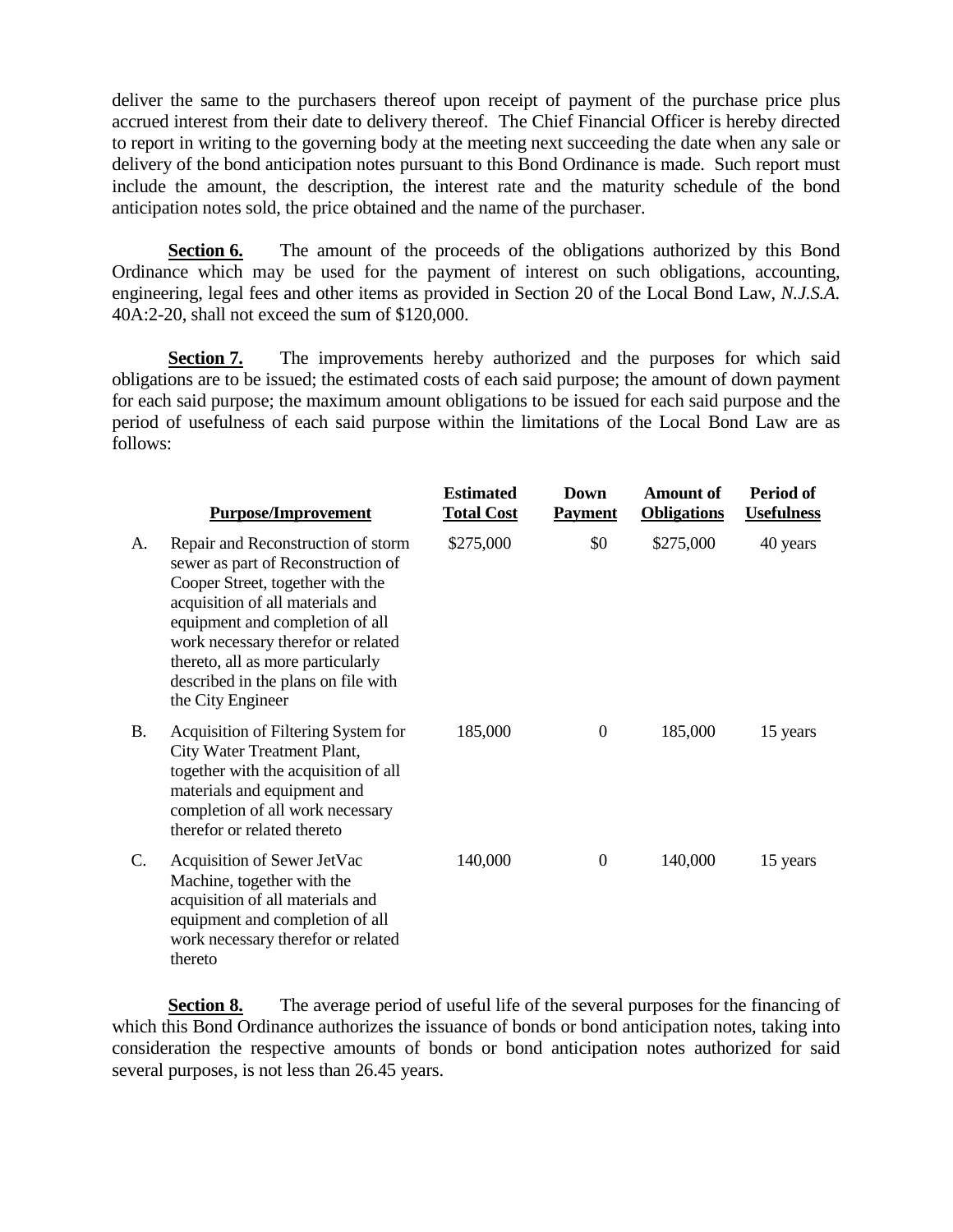**Section 9.** Grants or other monies received from any governmental entity, if any, will be applied to the payment of, or repayment of obligations issued to finance, the costs of the purposes described in Section 7 above.

**Section 10.** The supplemental debt statement provided for in Section 10 of the Local Bond Law, *N.J.S.A.* 40A:2-10, was duly filed in the office of the Clerk prior to the passage of this Bond Ordinance on first reading and a complete executed duplicate original thereof has been filed in the Office of the Director of the Division of Local Government Services in the Department of Community Affairs of the State of New Jersey. The supplemental debt statement shows that the gross debt of the City, as defined in Section 43 of the Local Bond Law, *N.J.S.A.* 40A:2-43, is increased by this Bond Ordinance by \$600,000.

**Section 11.** The full faith and credit of the City are irrevocably pledged to the punctual payment of the principal of and interest on the bonds or bond anticipation notes authorized by this Bond Ordinance and, to the extent payment is not otherwise provided, the City shall levy *ad valorem* taxes on all taxable real property without limitation as to rate or amount for the payment thereof.

**Section 12.** The applicable Capital Budget is hereby amended to conform with the provisions of this Bond Ordinance to the extent of any inconsistency therewith, and the resolution promulgated by the Local Finance Board showing full detail of the amended Capital Budget and Capital Program as approved by the Director of the Division of Local Government Services, is on file with the Clerk and available for inspection.

**Section 13.** The City hereby declares its intent to reimburse itself from the proceed of the bonds or bond anticipation notes authorized by this Bond Ordinance pursuant to Income Tax Regulation Section 1.150-2(e), promulgated under the Internal Revenue Code of 1986, as amended ("Code") for "original expenditures", as defined in Income Tax Regulation Section 1.150-2(c)(2), made by the City prior to the issuance of such bonds or bond anticipation notes.

**Section 14.** The City hereby covenants as follows:

(a) it shall take all actions necessary to ensure that the interest paid on the bonds or bond anticipation notes is exempt from the gross income of the owners thereof for federal income taxation purposed, and will not become a specific item of tax preference pursuant to Section 57(a)(5) of the Code;

(b) it will not make any use of the proceeds of the bonds or bond anticipation notes or do or suffer any other action that would cause the bonds or bond anticipation notes to be "arbitrage bonds" as such term is defined in Section 148(a) of the Code and the Regulations promulgated thereunder;

(c) it shall calculate or cause to be calculated and pay, when due, the rebatable arbitrage with respect to the "gross proceeds" (as such terms is used in Section 148(f) of the Code) of the bonds or bond anticipation notes;

(d) it shall timely file with the Ogden, Utah Service Center of the Internal Revenue Service, such information report or reports as may be required by Sections 148(f) and 149(e) of the Code; and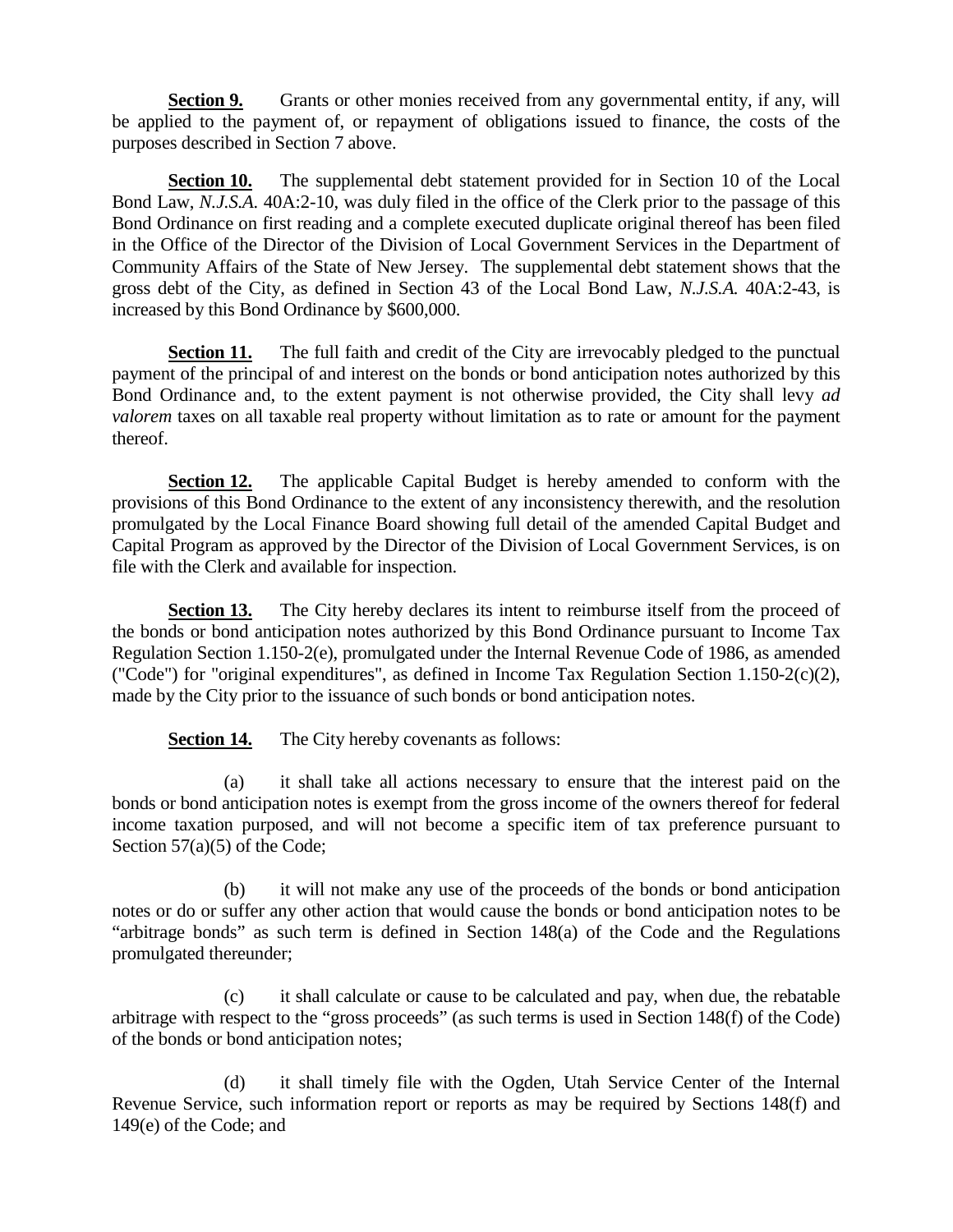(e) it shall take no action that would cause the bonds or bond anticipation notes to be "federally guaranteed" within the meaning of Section 149(b) of the Code.

**Section 15.** The improvements authorized hereby are not current expenses and are improvements that the City may lawfully make. No part of the cost of the improvements authorized hereby has been or shall be specially assessed on any property specially benefited thereby.

**Section 16.** All ordinances, or parts of ordinances, inconsistent herewith are hereby repealed to the extent of such inconsistency.

**Section 17.** In accordance with the Local Bond Law, this Bond Ordinance shall take effect twenty (20) days after the first publication thereof after final passage.

**THE FOREGOING** was introduced by the City Council of the City of Woodbury at it's regular meeting held on May 14, 2012. This Ordinance will be considered for adoption at final reading and public hearing to be held on \_\_\_\_\_\_\_\_\_\_\_\_\_\_\_\_\_\_\_\_\_\_\_ at 7:30 P.M. or at such time as may be determined and announced, in City Hall, Council Chambers,  $2<sup>nd</sup>$  Floor, 33 Delaware Street, Woodbury, New Jersey, at which time and place all persons interested will be given the opportunity to be heard concerning said Ordinance. During the time prior to and up to and including the date of such meeting, copies of said Ordinance will be made available at the City Clerk's office to the members of the general public who may request same.

> **\_\_\_\_\_\_\_\_\_\_\_\_\_\_\_\_\_\_\_\_\_\_\_\_\_ HEATHER S. TIERNEY President of Council**

**ATTEST \_\_\_\_\_\_\_\_\_\_\_\_\_\_\_\_\_\_\_\_\_\_\_\_\_\_\_**

 **Roy A. Duffield City Clerk**

**APPROVED \_\_\_\_\_\_\_\_\_\_\_\_\_\_\_\_\_\_\_\_\_\_\_\_**

**HARRY R. RISKIE Mayor**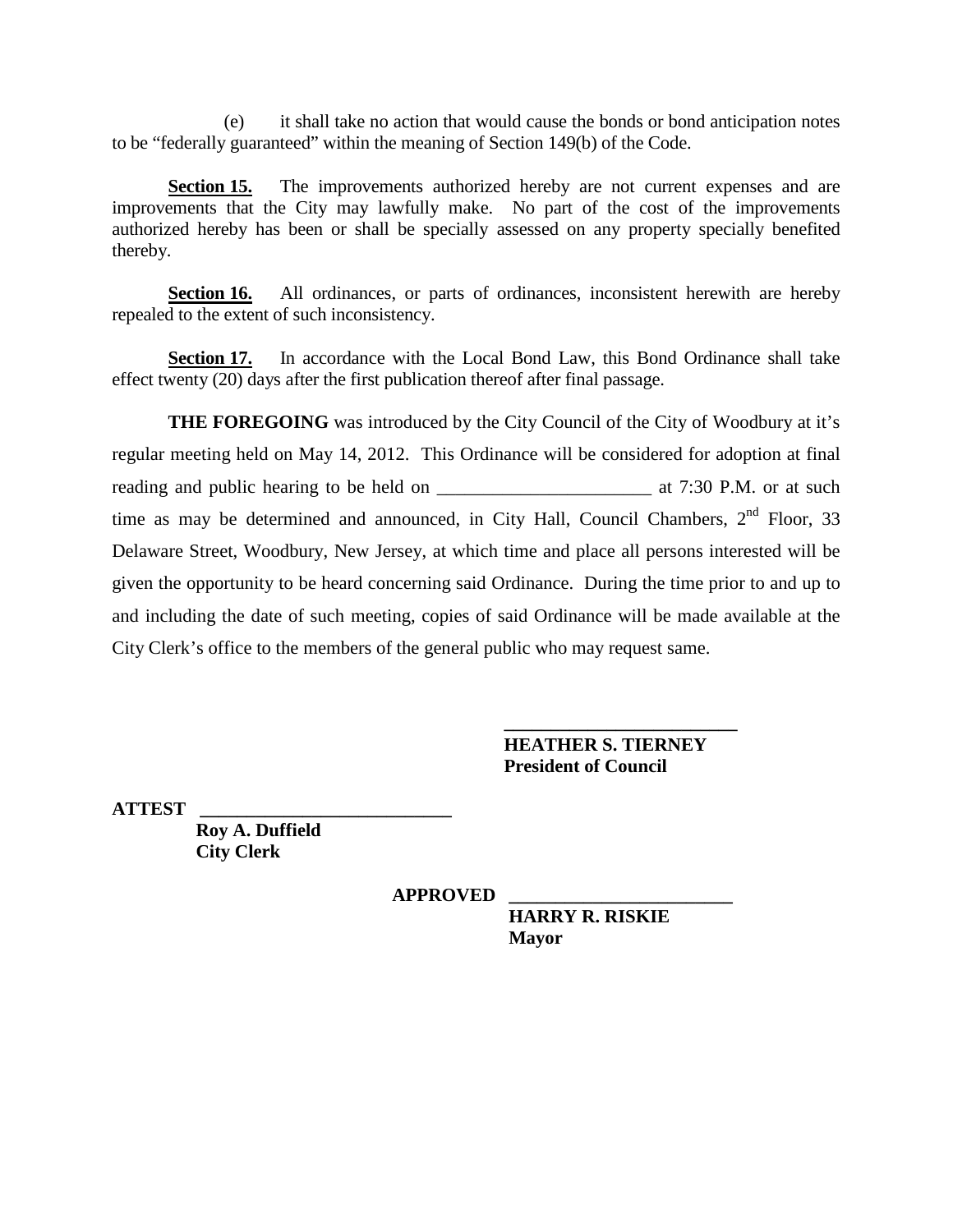### **Notice of Pending Bond Ordinance and Summary.**

The bond ordinance, the summary terms of which are included herein, was introduced and passed upon first reading at a meeting of the City Council of the City of Woodbury, in the County of Gloucester, State of New Jersey, on May 14, 2012. It will be further considered for final passage, after public hearing thereon, at a meeting of the City Council to be held at the Woodbury City Hall, 33 Delaware Street, Woodbury, New Jersey on June \_\_, 2012 at \_ o'clock \_\_M. During the week prior to and up to and including the date of such meeting copies of the full ordinance will be available at no cost and during regular business hours, at the City Clerk's office for the members of the general public who shall request the same. The summary of the terms of such bond ordinance follows:

Title: **BOND ORDINANCE AUTHORIZING VARIOUS WATER AND SEWER IMPROVEMENTS IN THE CITY OF WOODBURY, COUNTY OF GLOUCESTER, NEW JERSEY; APPROPRIATING THE SUM OF \$600,000 THEREFOR; AUTHORIZING THE ISSUANCE OF GENERAL OBLIGATION BONDS OR BOND ANTICIPATION NOTES OF THE CITY OF WOODBURY, COUNTY OF GLOUCESTER, NEW JERSEY IN THE AGGREGATE PRINCIPAL AMOUNT OF UP TO \$600,000; MAKING CERTAIN DETERMINATIONS AND COVENANTS; AND AUTHORIZING CERTAIN RELATED ACTIONS IN CONNECTION WITH THE FOREGOING**

|           | <b>Purpose/Improvement</b>                                                                                                                                                                                                                                                                                                            | <b>Estimated</b><br><b>Total Cost</b> | Down<br><b>Payment</b> | <b>Amount of</b><br><b>Obligations</b> | Period of<br><b>Usefulness</b> |
|-----------|---------------------------------------------------------------------------------------------------------------------------------------------------------------------------------------------------------------------------------------------------------------------------------------------------------------------------------------|---------------------------------------|------------------------|----------------------------------------|--------------------------------|
| A.        | Repair and Reconstruction of<br>Water and Sewer Lines as part of<br>Reconstruction of Stewart Street,<br>together with the acquisition of all<br>materials and equipment and<br>completion of all work necessary<br>therefor or related thereto, all as<br>more particularly described in the<br>plans on file with the City Engineer | \$275,000                             | \$0                    | \$275,000                              | 40 years                       |
| <b>B.</b> | Acquisition of Filtering System for<br>City Water Treatment Plant,<br>together with the acquisition of all<br>materials and equipment and<br>completion of all work necessary<br>therefor or related thereto                                                                                                                          | 185,000                               | $\theta$               | 185,000                                | 15 years                       |
| C.        | Acquisition of Sewer JetVac<br>Machine, together with the<br>acquisition of all materials and<br>equipment and completion of all<br>work necessary therefor or related<br>thereto                                                                                                                                                     | 140,000                               | $\Omega$               | 140,000                                | 15 years                       |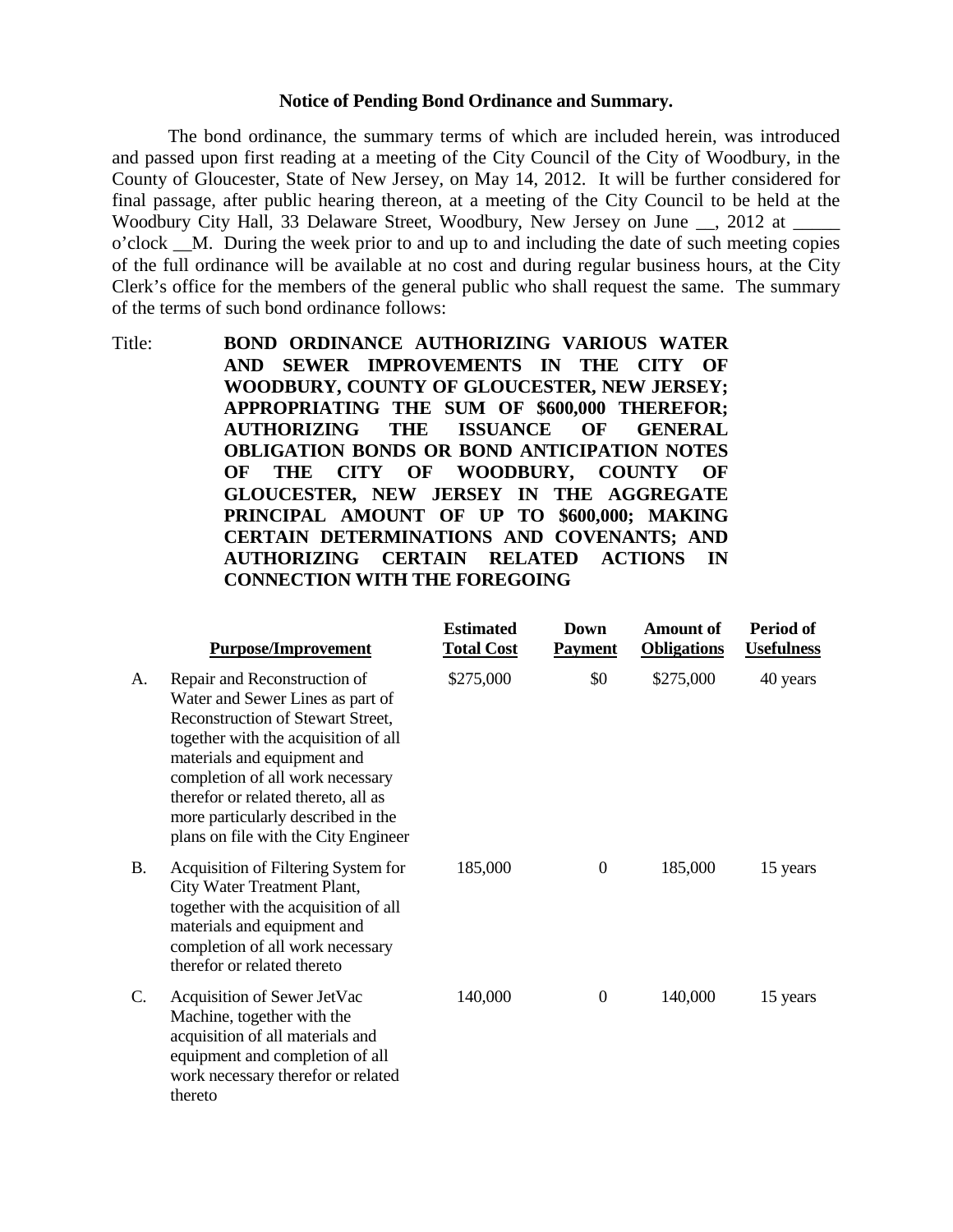Appropriation: \$600,000<br>Bonds/Notes Authorized: \$600,000 Bonds/Notes Authorized: Grants (if any) Appropriated: \$0<br>Section 20 Costs: \$120,000 Section 20 Costs:<br>Useful Life:  $26.45$  years

# ROY DUFFIELD, City Clerk

This Notice is published pursuant to *N.J.S.A.* 40A:2-17.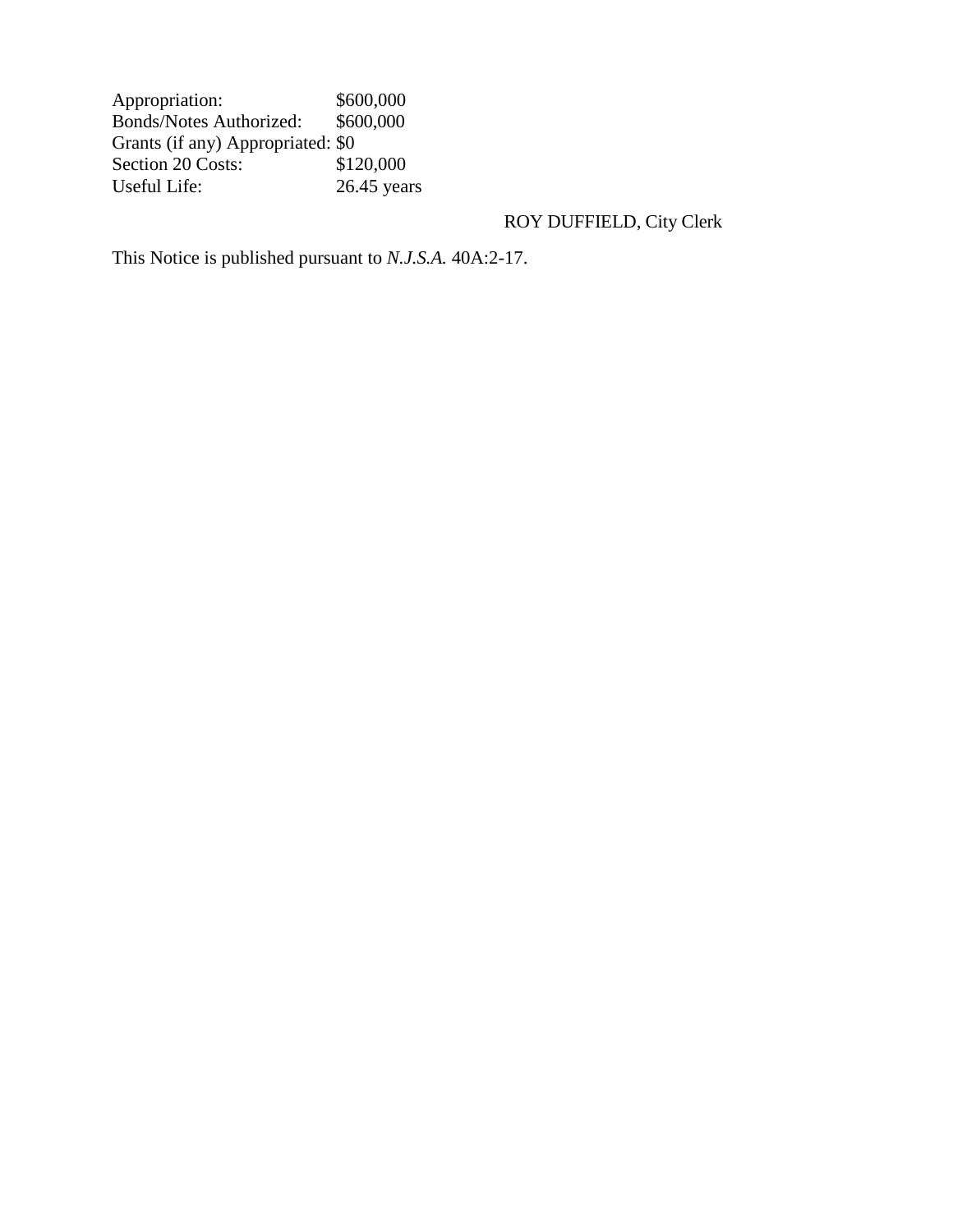#### **Bond Ordinance Statements and Summary**

The bond ordinance, the summary terms of which are included herein, has been finally adopted by the City Council of the City of Woodbury, in the County of Gloucester, State of New Jersey, on June \_\_, 2012 and the twenty (20) day period of limitation within which a suit, action or proceeding questioning the validity of such ordinance can be commenced, as provided in the Local Bond Law, has begun to run from the date of the first publication of this statement. Copies of the full ordinance are available at no cost and during regular business hours, at the City Clerk's office for members of the general public who request the same. The summary of the terms of such bond ordinance follows:

Title: **BOND ORDINANCE AUTHORIZING VARIOUS WATER AND SEWER IMPROVEMENTS IN THE CITY OF WOODBURY, COUNTY OF GLOUCESTER, NEW JERSEY; APPROPRIATING THE SUM OF \$600,000 THEREFOR; AUTHORIZING THE ISSUANCE OF GENERAL OBLIGATION BONDS OR BOND ANTICIPATION NOTES OF THE CITY OF WOODBURY, COUNTY OF GLOUCESTER, NEW JERSEY IN THE AGGREGATE PRINCIPAL AMOUNT OF UP TO \$600,000; MAKING CERTAIN DETERMINATIONS AND COVENANTS; AND AUTHORIZING CERTAIN RELATED ACTIONS IN CONNECTION WITH THE FOREGOING**

|           | <b>Purpose/Improvement</b>                                                                                                                                                                                                                                                                                                                   | <b>Estimated</b><br><b>Total Cost</b> | Down<br><b>Payment</b> | Amount of<br><b>Obligations</b> | Period of<br><b>Usefulness</b> |
|-----------|----------------------------------------------------------------------------------------------------------------------------------------------------------------------------------------------------------------------------------------------------------------------------------------------------------------------------------------------|---------------------------------------|------------------------|---------------------------------|--------------------------------|
| A.        | Repair and Reconstruction of<br>Water and Sewer Lines as part of<br><b>Reconstruction of Stewart Street,</b><br>together with the acquisition of all<br>materials and equipment and<br>completion of all work necessary<br>therefor or related thereto, all as<br>more particularly described in the<br>plans on file with the City Engineer | \$275,000                             | \$0                    | \$275,000                       | 40 years                       |
| <b>B.</b> | Acquisition of Filtering System for<br>City Water Treatment Plant,<br>together with the acquisition of all<br>materials and equipment and<br>completion of all work necessary<br>therefor or related thereto                                                                                                                                 | 185,000                               | $\theta$               | 185,000                         | 15 years                       |